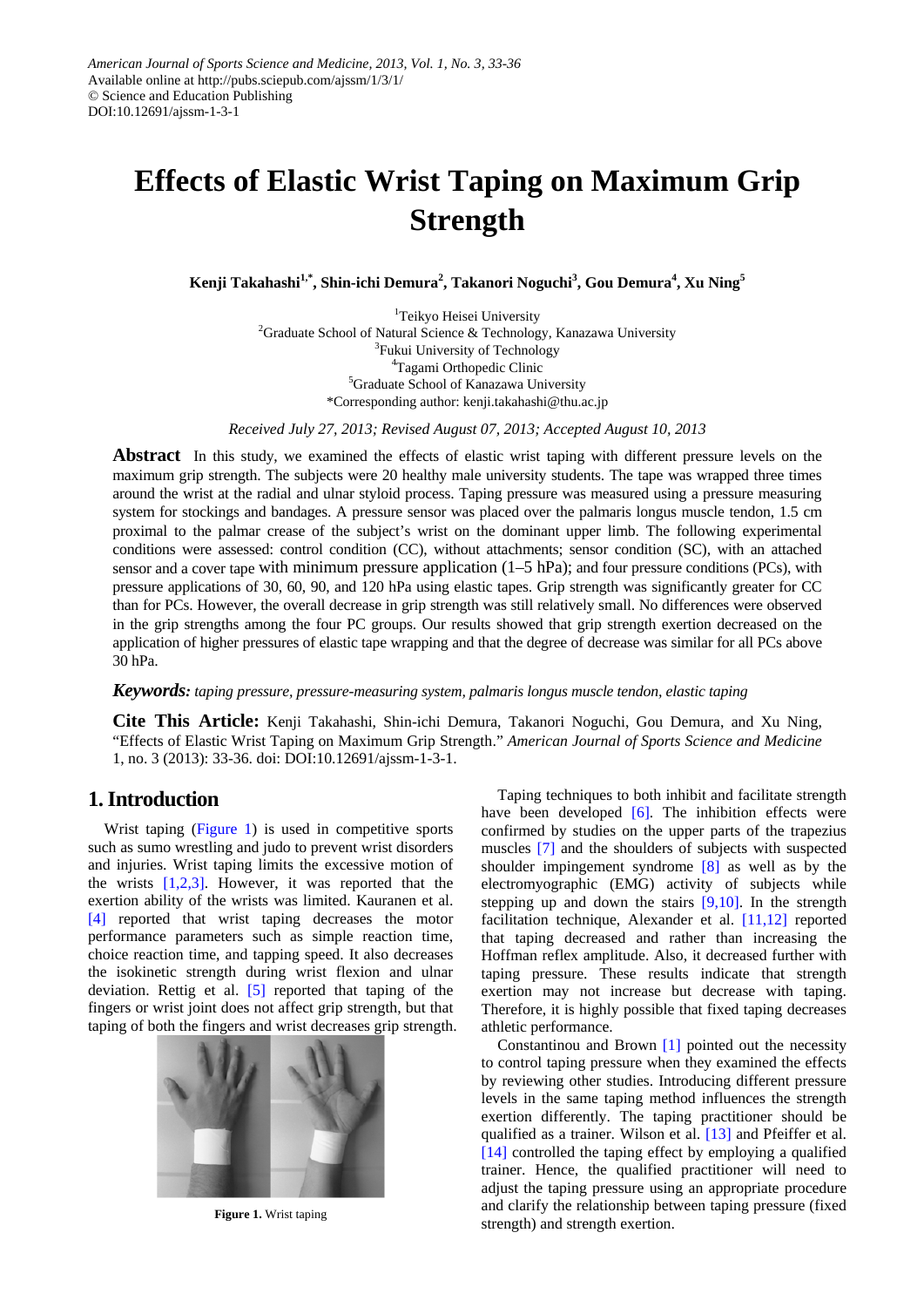Alexander et al.  $[11,12]$  reported that taping with tension decreases the EMG amplitude compared with that without tension. Parkhurst & Burnett [\[15\]](#page-3-10) suggested that bunching muscle fibres may interfere with actin/myosin cross bridging and therefore reduce muscle function, when across fibre taping combined with compression, tractioning or gathering of the overlying soft tissues. We hypothesized that grip strength exertion decreases with increased taping pressure. This study aims to examine the effects of wrist taping using elastic tapes on maximum grip strength by applying different pressures.

# **2. Methods**

## **2.1. Subjects**

The subjects were 20 healthy male university students (mean age:  $20.6 \pm 0.9$  years; height:  $170.2 \pm 5.0$  cm; body mass:  $67.9 \pm 10.7$  kg; BMI:  $23.4 \pm 3.3$ ) with more than five years of athletic experience. The subjects were categorized on the basis of the participated athletic events: baseball 7, soccer 4, badminton 2, track and field 2, judo 1, kendo 1, karate 1, tennis 1, and swimming 1.

The aim and procedures of this study were explained to all subjects in detail prior to the experiment and informed consents were obtained. This experimental protocol was approved by the ethics committee on human experimentation of the Faculty of Human Science, Kanazawa University (2012-18).

## **2.2. Devices**

#### **2.2.1. Elastic Tape**

In this study, we used elastic tapes, rather than nonelastic tapes, because it was better for applying pressure to the body [\[16\].](#page-3-11) The elastic tape was 50 mm in width, made by Johnson & Johnson (New Brunswick, NJ, USA).

### **2.2.2. Pressure-Measuring Device**

Wrist taping pressure was measured using a pressure measuring system for stockings and bandages (AMI3037- SB, AMI-Techno, Tokyo, Japan) [\(Figure 2\)](#page-1-0). This system can measure pressure through clothes such as socks [\[17\]](#page-3-12) and can detect the addition of constant pressure using an elastic bandage [\[18\].](#page-3-13) The measurement unit was hPa. According to the operation manual of the device, the measurable range was 1–200 hPa and the measurement error was ±3 hPa.

<span id="page-1-0"></span>

**Figure 2.** Pressure Measuring System for Stockings and Bandages (AMI3037-SB)

### **2.2.3. Measurement of Grip Strength**

Grip strength was measured using a grip strength dynamometer (T.K.K. 5401 Grip-D, Takei, Tokyo, Japan) with the subject positioned in the following sitting posture: shoulder joint  $30-60^\circ$  forward flexion, elbow joint  $15-45^\circ$ flexion, and forearm in the middle position between pronation and supination based on the manufacturer's manual [\(Figure 3\)](#page-1-1). The measurement unit was kg.

<span id="page-1-1"></span>

**Figure 3.** Measurement position of grip strength

## **2.3. Independent and Dependent Variables**

A pilot study was performed on four subjects, two majoring in judo and two in track and field. The subjects taped their own wrists and performed the following three exercises without actually exerting grip strength: kumite (the act of grasping an opponent by the lapels of his judo outfit), bench press, and shot-put. The pressure imposed on the wrist was measured. The resulting pressure ranged between 40 and 210 hPa (kumite: 84–128 hPa, bench press: 47–115 hPa, and shot-put: 137–206 hPa).

Fentem et al. (19) reported that 96% of the veins are blocked when 30 mmHg (=40 hPa) of pressure is exerted on the lower limb by a bandage. Hence, it was inferred that a change occurs in the wrist when a pressure of more than 40 hPa was applied.

On the basis of these results, an independent variable was established for the six experimental conditions imposed on the wrist: control condition (CC), without attachments; a sensor condition (SC), with an attached sensor and a cover-tape with minimum pressure application (1–5 hPa); and four pressure conditions (PC), with applied pressures of 30, 60, 90, and 120 hPa using elastic tape. The dependent variable was the maximum of the two grip strength trials.

## **2.4. Procedures**

The dominant upper limb was used as judged, according to Demura et al.'s [\[20\]](#page-3-14) handedness inquiry. Before the experiment, the subjects performed wrist warm-up exercises to prevent injury. A pressure sensor was placed over the palmaris longus muscle tendon 1.5 cm proximal to the palmar crease of the wrist, and was fixed with a cover-tape (Figures 4a, b).

The wrist was taped three times at the radial and ulnar styloid process [\(Figure 4c](#page-2-0)). The tape was applied by an individual who was an athletic trainer (Japan Sport Association) and a judo physical therapist (Ministry of Health, Labor and Welfare, Japan), with more than ten years of clinical experience. Taping pressure was adjusted while monitoring values using the measuring device [\[18\].](#page-3-13)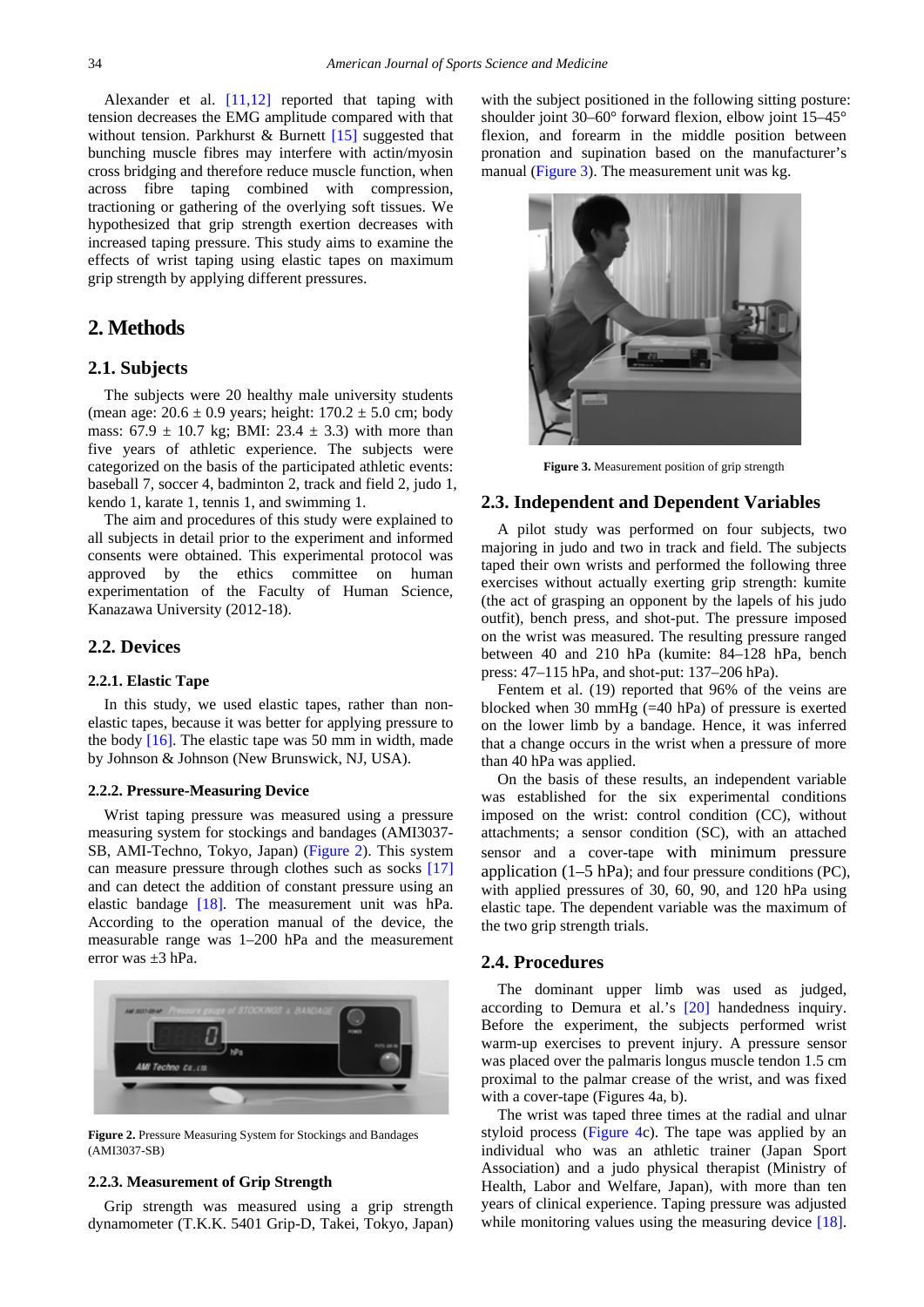Each condition was adjusted to within an initial pressure of  $+2$  hPa.

Grip strength was measured twice in each experimental condition with more than a two-minute rest time between the trials. On the first day, CC was measured, while the other conditions were measured on subsequent days. Everyday one condition was measured at random. The experiment was performed during 9:00–12:00 in a laboratory at 26°C.

<span id="page-2-0"></span>

**Figure 4.** (a) only sensor, (b) sensor with cover tape, and (c) wrist taping with sensor and wrapped cover tape

## **2.5. Statistical Analysis**

One-way repeated measures analysis of variance (ANOVA) was used to reveal the differences between the means of each condition. When a difference was found, a multiple comparison test was performed using Tukey's honestly significant difference method. Statistical significance  $(\alpha)$  was set at a p value of <0.05. An effect size (ES) was calculated to examine the size of the mean difference. ES was interpreted as follows: <0.2 (small), >0.5 (intermediate), >0.8 (large). The statistical power analyses  $(1-\beta)$  for the one-way repeated measures ANOVA were calculated *post-hoc* analysis using G\*Power 3.1.7 software (http://www.psycho.uniduesseldorf.de/abteilungen/aap/gpower3/) [\[23\].](#page-3-15)

# **3. Results**

[Figure 5](#page-2-1) shows the means and standard deviations of grip strength exertion in each condition, the results of the one-way repeated measures ANOVA, and the multiple comparison tests. A significant main effect was found:  $F =$ 6.5,  $p \le 0.05$ ,  $\eta$ 2 = 0.25. The multiple comparison tests showed that grip strength in CC was significantly greater than that in the four PCs. However, no significant differences were observed among the four PCs. ESs between CC and the four PCs were 0.41–0.49.

<span id="page-2-1"></span>

**Figure 5.** Means and standard deviations of grip strength exertion in six conditions, and the results of a one-way repeated measures ANOVA

These results indicate that grip strength exertion was decreased by introducing taping pressure greater than 30 hPa. We hypothesized that grip strength exertion was reduced more by greater amounts of pressure. This hypothesis was false.

The statistical power (1-β) was calculated by *post-hoc* analysis by using the G power, wherein the effect size was set as  $f = 0.2$  for the test for homoscedasticity (Mauchly's test of sphericity), and the correlation coefficients between the respective conditions were assessed. No significant difference was observed in the results for the test for homoscedasticity ( $p = .15$ ), thus, ensuring homoscedasticity. Moreover, the correlation coefficients (r) between conditions ranged from 0.85 to 0.96. The result showed a statistical power (1-β) of 0.99 and was ensured to be 0.8 or higher. The total date of 95% confidence interval was 42.76–49.17.

# **4. Discussion**

We did not expect grip strength exertion to be reinforced by wrist taping with pressure. We confirmed that grip strength exertion actually decrease by taping with pressure and did not change when a sensor with only a cover tape was applied with minimum pressure application  $(1-5$  hPa). In short, these results support Parkhurst & Burnett's reports [\[15\].](#page-3-10) Our results suggested that muscle contraction is affected by introducing pressure greater than a certain level to muscles and tendons, but the mechanism is unclear. In addition, it is possible that when increasing the pressure, even though a non-significant difference was found in the exertion values of grip strength, there is a certain threshold at which grip strength exertion decreases; when it crosses the threshold, a controlling response of grip exertion occurs. Thus, it is necessary to examine the effects of low pressures such as 10 and 20 hPa to clarify the threshold on grip strength exertion.

The degrees of reduced grip strength due to taping pressure were small:  $ES = 0.41-0.49$ . It is believed that taping has little effect on grip exertion in competition sequences that require explosive grip exertions, because the control of grip exertion by taping is not large. Cordova et al. [\[21\]](#page-3-16) posed two questions: 1) Will such small decreases affect the performance of elite athletes? and 2) Do the benefits of preventing ankle injuries outweigh the small risks of detriment to performance? When considering the priority to prevent injury, taping with high pressure may be very effective. However, extended taping with high pressure causes congestion and negative effects on blood circulation [\[22\].](#page-3-17) Under 90 and 120 hPa conditions, a slight pressure change (1–3 hPa) in the heartbeat was observed. When pressure above 90 hPa was applied for a long time, there was a decline in the muscle temperature and numbness due to constricted blood flow. In addition, when the tape was applied too tightly, performance may be reduced because wrist movements are excessively limited. Hence, taping with high pressure is not necessarily recommended. In the future, it is necessary to discover the optimum pressure according to athletic characteristics by clarifying the relationship between blood flow and taping time.